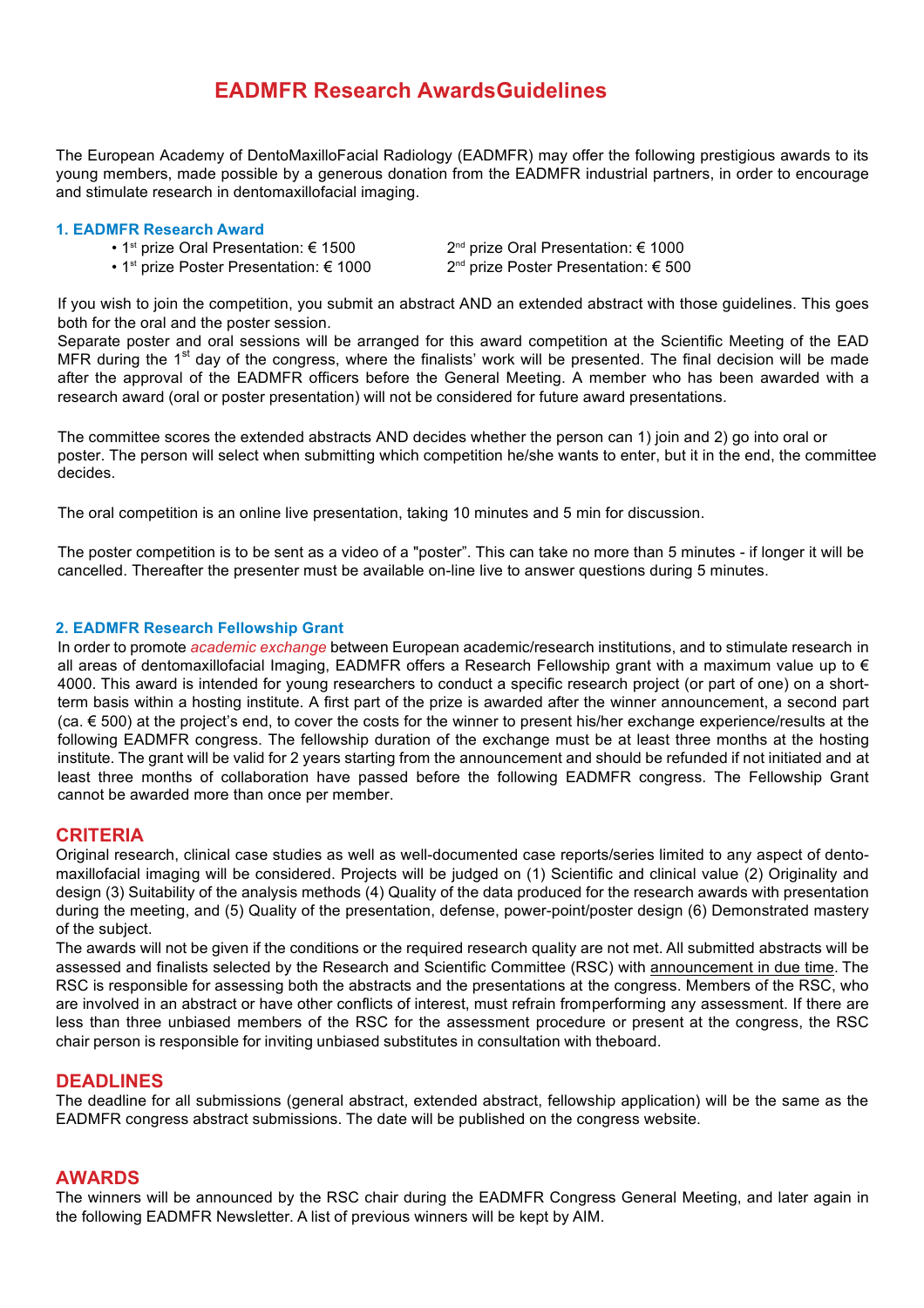### **A. General Abstract (1)**

Applicants should submit an abstract for presentation at the meeting according to the congress guidelines available (congress website). During the submission process, there will be an opportunity for applicants to indicate their wish to enter the competitions. Abstracts will be reviewed in the normal reviewing process of the congress, for acceptance within the scientific program. In addition, all eligible abstracts marked to enter the competition will be considered by the RSC for the awards and grants, if an extended abstract and cover letter have been submitted.

#### **B. Extended Abstract (2)**

After the initial submission on the Congress website, **Award applicants** should also submit an additional extended 3 page abstract via the Congress website. The extended abstract should be size 12 font and 1.5 line spacing. The abstract should be structured as follows:

**TITLE** (authors and coauthors), a clear description of the research **OBJECTIVES**, a detailed explanation of the **MATERIALS AND METHODS**, some clear presentation of **RESULTS** with a **DISCUSSION** and **CONCLUSION**. Authors caninclude tables and/or figures in the text. Abstracts that are overextended will not be considered.

#### **C. Cover letter and Eligibility Checklist (3+4)**

In addition to the extended abstract, all applicants should submit a cover letter via the Congress website (see Cover Letter Checklist) and indicate that all eligibility criteria are met (see Eligibility Checklist, to be completed by each applicant).

# **APPLICATIONS FOR THE RESEARCH FELLOWSHIP (7-8 documents)**

Applicants must include the standard **Cover Letter and Eligibility Checklist** as described above for the Research Awards and Travel Grant applications **with the following additional items**:

- 1) Full curriculum vitae with list of publications and including a photograph (portrait).
- 2) Two letters of recommendation from two recognized scientists, one from the applicant's own institution, one from an external recognized scientist within Europe.
- 3) A detailed research plan including project background/aim, material and methods, relevant literature list, start date and duration of the visit. The application should clearly state which (part of the) research will be conducted at the hosting institution, with a clearly described timeline.
- 4) An invitation letter from the applicant's supervisor, including confirmation that the applicant will be adequately supported for conduction of the planned project, and confirmation of the willingness to bear any research or laboratory costs involved with the stay of the recipient.
- 5) A letter of support (acceptance) from the dental school/institution of the applicant to confirm that the applicant is authorized to undertake the study (prerequisite for application, starting date on the acceptance letter must be the year following the application).

Upon completion of the Research Fellowship, the grant winner will be obliged to provide a 1-page written report to the RSC Chair, describing the experience and scientific collaboration between the institutions. This will be published on the EADMFR website, as well as in the EADMFR newsletter. The grant winner must **present the project** during the General Meeting or a designated research session of the following EADMFR congress. The oral presentation should include a brief explanation of the project, the research collaboration and the results.

# **How to obtain the preliminary acceptance letter**

- 1) Identify a suitable host institution
- 2) Contact your selected host institution, a department/research center or a potential host supervisor, providing your CV, research proposal and a copy of the sample acceptance letter (see below).

Signed acceptance letters must be submitted on the congress webpage together with all other required documents (see instructions and checklist) merged into one pdf, in order to be considered for the Research Fellowship Grant application. The head of department or program partner's supervisor at the HOST institution must sign the letter. Informal communication exchanged with potential host supervisors can be submitted, but it will not be considered as formal evidence of acceptance by the institution.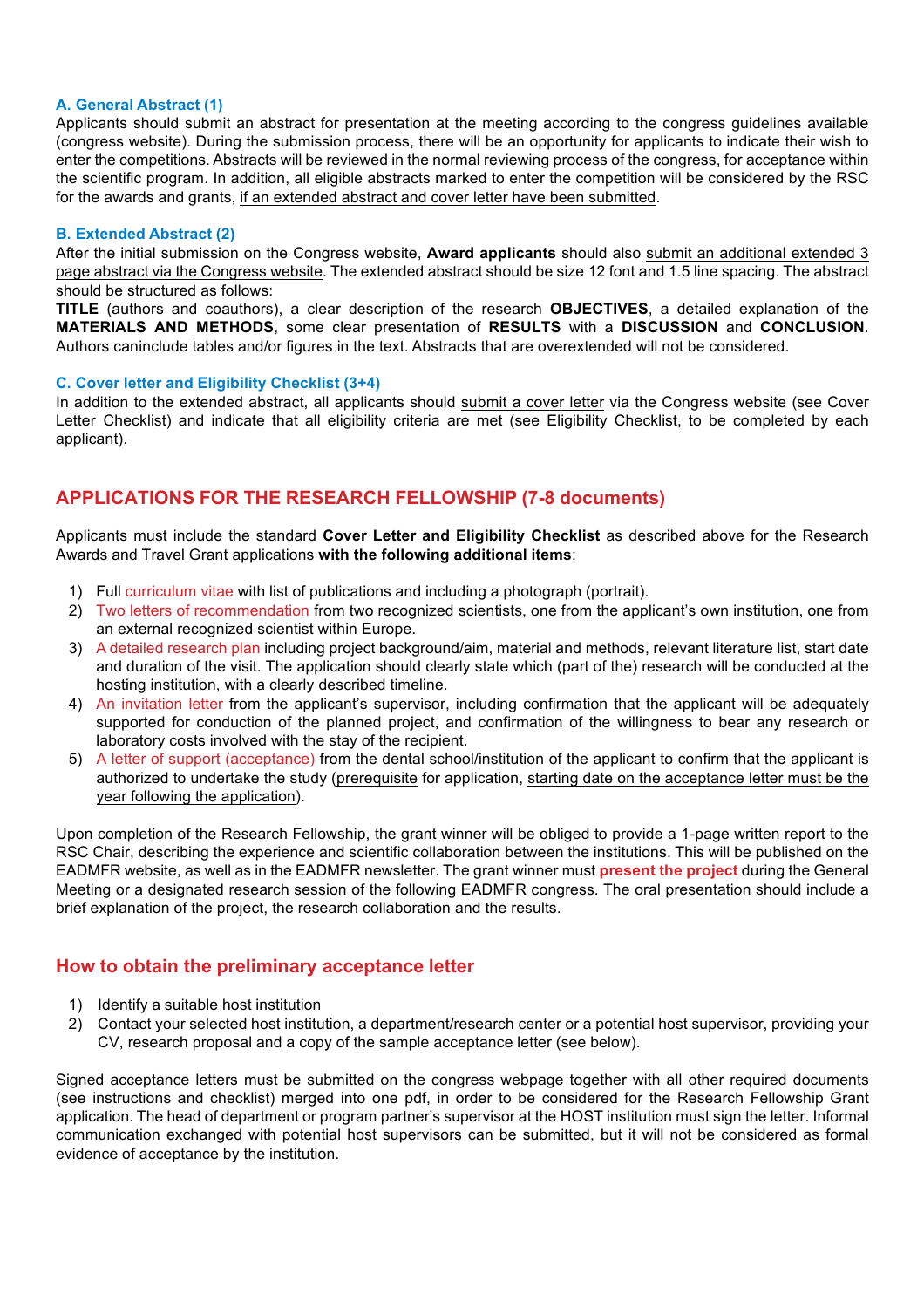| 1                       | I am member of the EADMFR.                                                                                                                                                                                                                                                                                                                          | П      |
|-------------------------|-----------------------------------------------------------------------------------------------------------------------------------------------------------------------------------------------------------------------------------------------------------------------------------------------------------------------------------------------------|--------|
| $\overline{2}$          | I am in a Master, Post-graduate or Pre-doctoral program (clinical or scientific) in the field of<br>DentoMaxilloFacial Imaging. I am not a senior lecturer or professor.<br>(For the Research Fellowship, preference goes to Post-Graduates/Pre-Doctoral students, with<br>at least 2 years of research experience, in DentoMaxilloFacial Imaging). | п      |
| $\overline{3}$          | The presented work is affiliated to a scientific European institution and is noncommercial. I am<br>independent from industry as is the presented research project.                                                                                                                                                                                 | □      |
| $\overline{\mathbf{4}}$ | I am the first author and presenter of the abstract. I understand I will be excluded from the<br>competition if I do not attend and/or present my work at the EADMFR congress.                                                                                                                                                                      | п      |
| $5\phantom{1}$          | I only submit one abstract as first author and presenter in the award, grant or fellowship, com-<br>petition. (Co-authors of any study can also be applicant, but only with a different study.                                                                                                                                                      | $\Box$ |
| $6\phantom{1}$          | I have not received the "Research award" (Oral or Poster presentation), "Travel grant", or<br>"Research Fellowship grant" that I am applying for (each award/grant may only be awarded<br>once per member).                                                                                                                                         | п      |
| $\overline{7}$          | My abstract and research or a study closely related to this project has not been published or<br>previously presented at another scientific meeting.                                                                                                                                                                                                | □      |
| 8                       | I have submitted a general abstract on the congress website as well as an extended 3-page<br>abstract and a cover letter.                                                                                                                                                                                                                           | □      |
| 9                       | Fellowship applicants: I have submitted a cover letter, together with the 5 additional required<br>documents merged into one pdf (see instructions).                                                                                                                                                                                                | П      |

# **Cover Letter Checklist**

|                  | General information (name, date of birth, contact details & position at applicant's affiliation)<br>has been included in the cover letter.  |  |
|------------------|---------------------------------------------------------------------------------------------------------------------------------------------|--|
| $\overline{2}$   | declare the presented work has not received any previous funding from EADMFR.                                                               |  |
| 3                | The presented work received other funding.<br>Please specify:                                                                               |  |
| $\boldsymbol{4}$ | A brief motivation (why should the application be considered: trainee's background, career<br>goals) has been included in the cover letter. |  |

# **Fellowship Checklist (complete if applying)**

| I have my research sabbatical approved by my department head.                                                                                                                                                                                                                                                                                                                                                                                    |  |
|--------------------------------------------------------------------------------------------------------------------------------------------------------------------------------------------------------------------------------------------------------------------------------------------------------------------------------------------------------------------------------------------------------------------------------------------------|--|
| I am aware to be responsible for organizing acceptance of the research project and the<br>visiting researcher position by the host institution, as well as - upon receipt of the grant - for<br>organizing all aspects of the visit, including all the necessary on-site arrangements such as<br>accommodation, personal/professional liability insurance, registration with the host institution,<br>relevant national professional boards, etc |  |